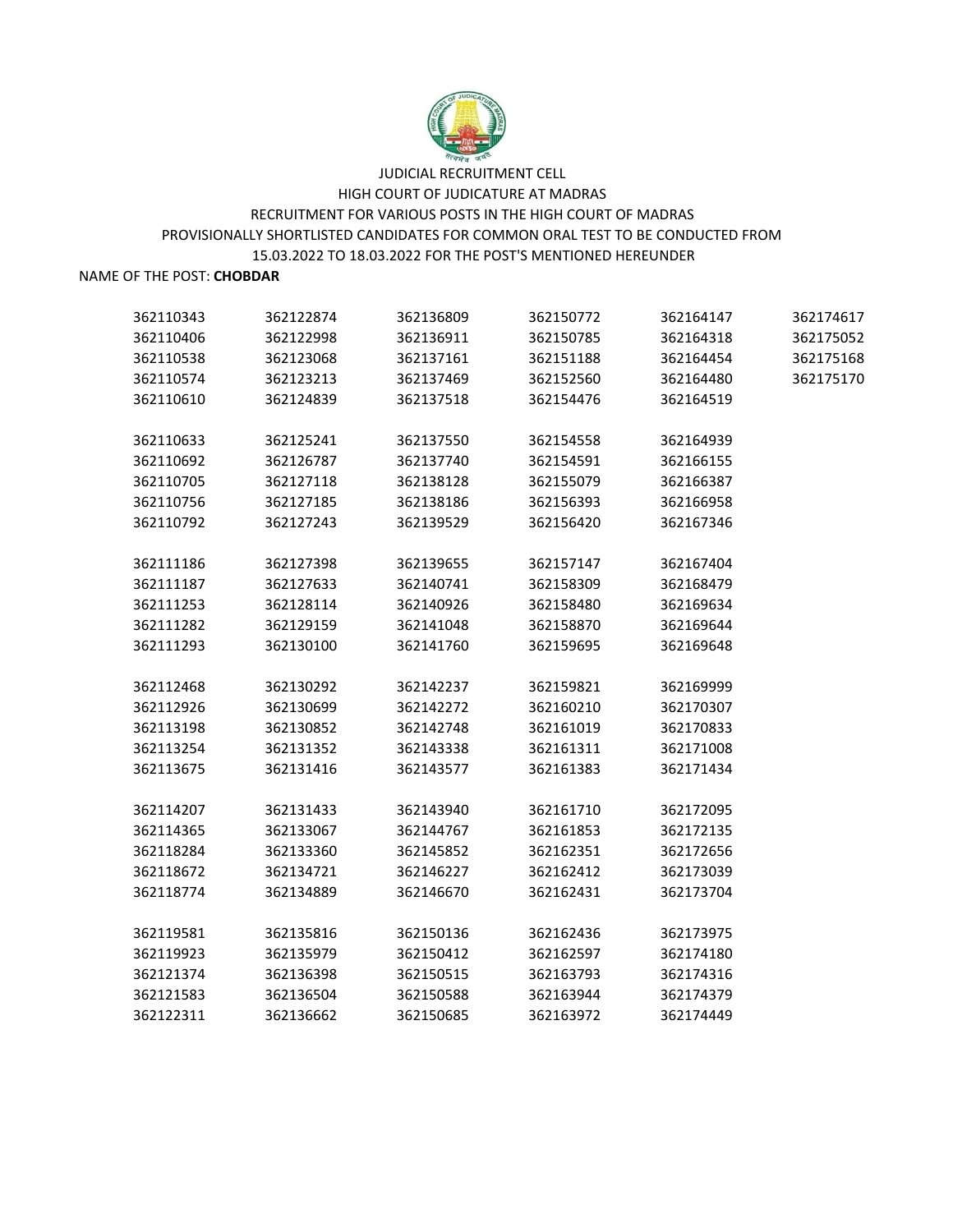

| 362110020 | 362110998 | 362112926 | 362115250 | 362119276 | 362121860 |
|-----------|-----------|-----------|-----------|-----------|-----------|
| 362110112 | 362111125 | 362112927 | 362115355 | 362119317 | 362121951 |
| 362110208 | 362111230 | 362112963 | 362115477 | 362119403 | 362121953 |
| 362110238 | 362111242 | 362113121 | 362115530 | 362119551 | 362122071 |
| 362110273 | 362111261 | 362113172 | 362115660 | 362119579 | 362122160 |
|           |           |           |           |           |           |
| 362110357 | 362111293 | 362113198 | 362115814 | 362119717 | 362122219 |
| 362110387 | 362111301 | 362113262 | 362115939 | 362119718 | 362122227 |
| 362110406 | 362111305 | 362113329 | 362115942 | 362119789 | 362122311 |
| 362110414 | 362111318 | 362113520 | 362116120 | 362119823 | 362122410 |
| 362110455 | 362111331 | 362113537 | 362116653 | 362119963 | 362122446 |
|           |           |           |           |           |           |
| 362110463 | 362111418 | 362113657 | 362116743 | 362119981 | 362122472 |
| 362110471 | 362111484 | 362113675 | 362116757 | 362120535 | 362122484 |
| 362110500 | 362111533 | 362113705 | 362117128 | 362120558 | 362122549 |
| 362110536 | 362111583 | 362113706 | 362117162 | 362120678 | 362122668 |
| 362110538 | 362111640 | 362113949 | 362117261 | 362120705 | 362122698 |
| 362110574 | 362111665 | 362114033 | 362117389 | 362120785 | 362122790 |
| 362110582 | 362111680 | 362114137 | 362117477 | 362120828 | 362122874 |
| 362110587 | 362111730 | 362114194 | 362117636 | 362120904 | 362122886 |
| 362110607 | 362111800 | 362114243 | 362117776 | 362121041 | 362122898 |
| 362110717 | 362111807 | 362114290 | 362117808 | 362121123 | 362122924 |
|           |           |           |           |           |           |
| 362110740 | 362111822 | 362114365 | 362117847 | 362121219 | 362122989 |
| 362110816 | 362111897 | 362114483 | 362117851 | 362121233 | 362122998 |
| 362110819 | 362111986 | 362114545 | 362117948 | 362121372 | 362123058 |
| 362110846 | 362112093 | 362114572 | 362118334 | 362121420 | 362123101 |
| 362110850 | 362112202 | 362114578 | 362118337 | 362121521 | 362123155 |
|           |           |           |           |           |           |
| 362110880 | 362112409 | 362114759 | 362118388 | 362121583 | 362123213 |
| 362110883 | 362112468 | 362114824 | 362118672 | 362121591 | 362123312 |
| 362110924 | 362112588 | 362114994 | 362118833 | 362121611 | 362123365 |
| 362110962 | 362112625 | 362115064 | 362118871 | 362121632 | 362123367 |
| 362110981 | 362112761 | 362115236 | 362119014 | 362121732 | 362123548 |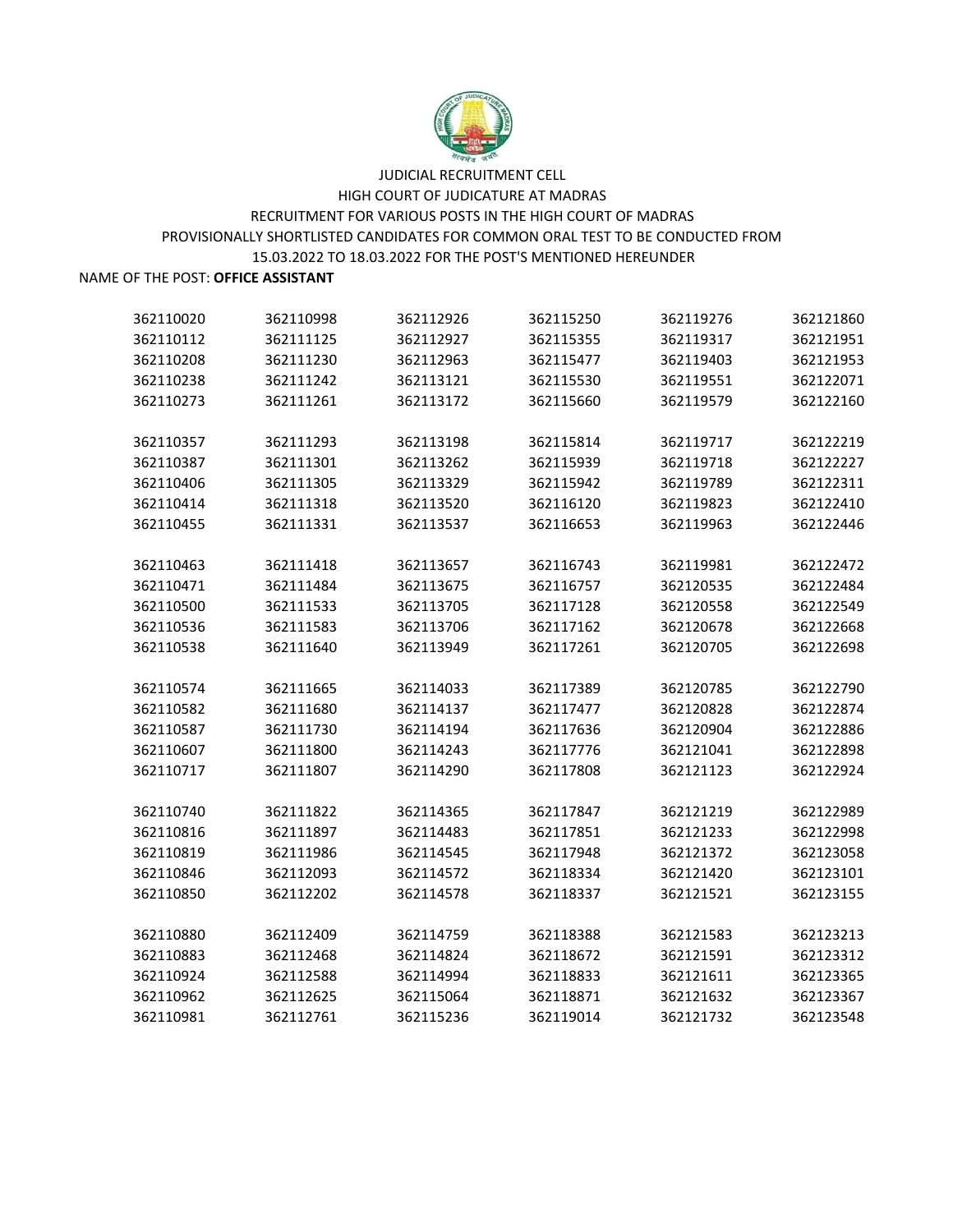

| 362123638 | 362127118 | 362128294 | 362130699 | 362132272 | 362134350 |
|-----------|-----------|-----------|-----------|-----------|-----------|
| 362123775 | 362127185 | 362128542 | 362130785 | 362132304 | 362134423 |
| 362123873 | 362127212 | 362128708 | 362130786 | 362132384 | 362134449 |
| 362123918 | 362127222 | 362128713 | 362130816 | 362132407 | 362134682 |
| 362123927 | 362127243 | 362128725 | 362130850 | 362132419 | 362134721 |
|           |           |           |           |           |           |
| 362124060 | 362127398 | 362128782 | 362130863 | 362132436 | 362134727 |
| 362124063 | 362127579 | 362128803 | 362130881 | 362132468 | 362134795 |
| 362124065 | 362127633 | 362128838 | 362130950 | 362132551 | 362134871 |
| 362124109 | 362127638 | 362128868 | 362130977 | 362132579 | 362134889 |
| 362124217 | 362127691 | 362129047 | 362131107 | 362132592 | 362134922 |
|           |           |           |           |           |           |
| 362124229 | 362127784 | 362129159 | 362131233 | 362132609 | 362135079 |
| 362124299 | 362127810 | 362129454 | 362131239 | 362132873 | 362135170 |
| 362124349 | 362127893 | 362129503 | 362131251 | 362133067 | 362135214 |
| 362124470 | 362127907 | 362129527 | 362131330 | 362133116 | 362135281 |
| 362124513 | 362127908 | 362129613 | 362131412 | 362133149 | 362135327 |
|           |           |           |           |           |           |
| 362125035 | 362127912 | 362129660 | 362131433 | 362133185 | 362135400 |
| 362125212 | 362127936 | 362129991 | 362131436 | 362133215 | 362135532 |
| 362125241 | 362127962 | 362129999 | 362131440 | 362133327 | 362135551 |
| 362125633 | 362127982 | 362130036 | 362131474 | 362133393 | 362135583 |
| 362125647 | 362128021 | 362130100 | 362131482 | 362133412 | 362135900 |
|           |           |           |           |           |           |
| 362125838 | 362128061 | 362130140 | 362131483 | 362133418 | 362135919 |
| 362125911 | 362128071 | 362130169 | 362131663 | 362133459 | 362135956 |
| 362125963 | 362128080 | 362130200 | 362131776 | 362133570 | 362135962 |
| 362126136 | 362128082 | 362130292 | 362131861 | 362133624 | 362135979 |
| 362126627 | 362128114 | 362130294 | 362131914 | 362133903 | 362136009 |
|           |           |           |           |           |           |
| 362126711 | 362128175 | 362130448 | 362131997 | 362133918 | 362136030 |
| 362126776 | 362128213 | 362130551 | 362132125 | 362133921 | 362136180 |
| 362126838 | 362128236 | 362130581 | 362132199 | 362134106 | 362136183 |
| 362126868 | 362128243 | 362130591 | 362132239 | 362134203 | 362136204 |
| 362127038 | 362128257 | 362130698 | 362132255 | 362134302 | 362136225 |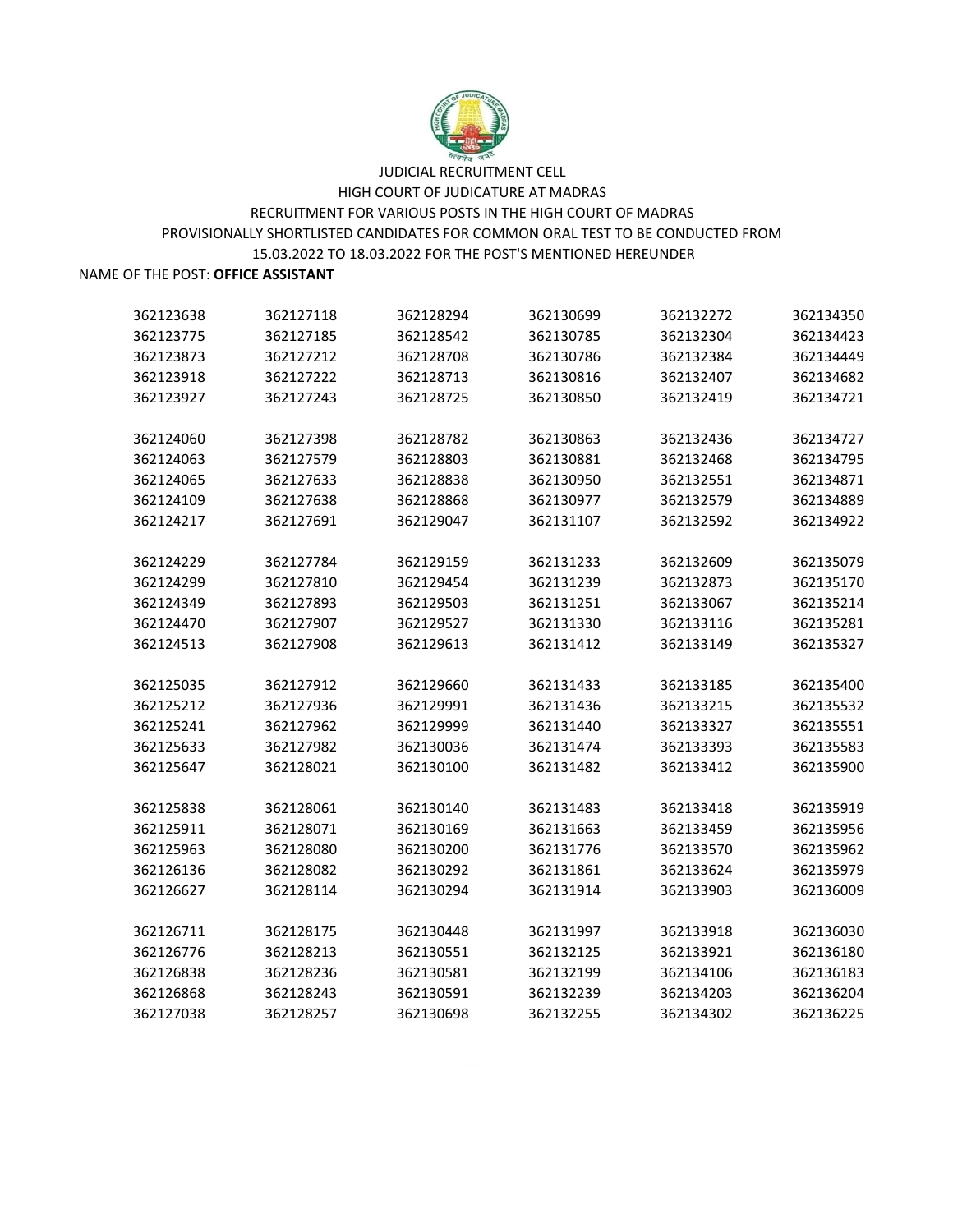

# JUDICIAL RECRUITMENT CELL HIGH COURT OF JUDICATURE AT MADRAS RECRUITMENT FOR VARIOUS POSTS IN THE HIGH COURT OF MADRAS 15.03.2022 TO 18.03.2022 FOR THE POST'S MENTIONED HEREUNDER

#### NAME OF THE POST: **OFFICE ASSISTANT**

PROVISIONALLY SHORTLISTED CANDIDATES FOR COMMON ORAL TEST TO BE CONDUCTED FROM

 362137815 362139866 362141336 362142986 362145037 362137939 362139895 362141355 362143031 362145121 362138037 362139956 362141357 362143034 362145195 362138169 362140001 362141392 362143050 362145228 362138191 362140042 362141397 362143070 362145294 362138217 362140128 362141414 362143143 362145411 362138251 362140130 362141501 362143219 362145578 362138302 362140170 362141567 362143314 362145610 362138844 362140211 362141576 362143338 362145724 362138859 362140301 362141600 362143611 362145784 362138863 362140312 362141610 362143758 362145816 362138888 362140340 362141655 362143846 362146079 362138894 362140341 362141760 362143871 362146084 362138952 362140454 362141818 362143940 362146104 362138977 362140468 362141858 362143948 362146185 362139090 362140503 362141859 362143952 362146213 362139355 362140684 362141929 362144068 362146221 362139386 362140741 362142017 362144113 362146313 362139388 362140763 362142062 362144140 362146333 362139445 362140771 362142080 362144197 362146350 362139450 362140866 362142097 362144262 362146448 362139529 362140989 362142220 362144285 362146450 362139647 362141061 362142237 362144433 362146498 362139655 362141072 362142371 362144438 362146670 362139742 362141123 362142474 362144451 362146716 362139790 362141125 362142579 362144601 362150106 362139820 362141274 362142707 362144692 362150136 362139843 362141277 362142712 362144839 362150156 362139853 362141309 362142748 362144924 362150161 362139859 362141327 362142777 362144934 362150175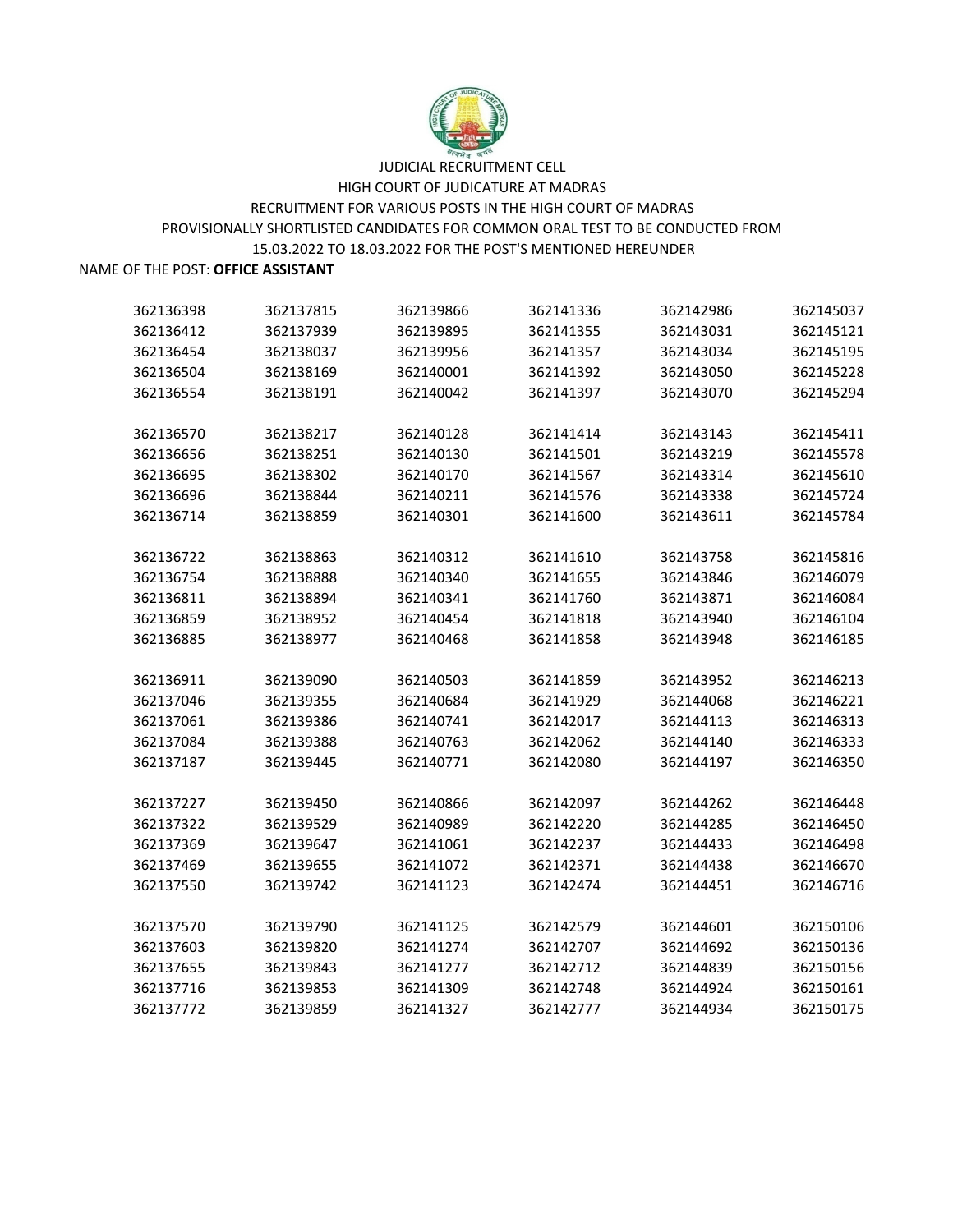

| 362150185 | 362151528              | 362153574 | 362154740 | 362156232 | 362157908 |
|-----------|------------------------|-----------|-----------|-----------|-----------|
| 362150282 | 362151559              | 362153696 | 362154757 | 362156255 | 362158024 |
| 362150294 | 362151576              | 362153715 | 362154763 | 362156277 | 362158115 |
| 362150347 | 362151676              | 362153730 | 362154849 | 362156405 | 362158169 |
| 362150400 | 362151690              | 362153778 | 362154884 | 362156420 | 362158171 |
|           |                        |           |           |           |           |
| 362150490 | 362151768              | 362153793 | 362154934 | 362156485 | 362158298 |
| 362150517 | 362151788              | 362153843 | 362154968 | 362156502 | 362158329 |
| 362150561 | 362151839              | 362153871 | 362155079 | 362156551 | 362158430 |
| 362150588 | 362152002              | 362153874 | 362155093 | 362156628 | 362158433 |
| 362150704 | 362152163              | 362153878 | 362155150 | 362156638 | 362158489 |
| 362150779 | 362152396              | 362153918 | 362155203 | 362156645 | 362158524 |
| 362150785 | 362152492              | 362153967 | 362155220 | 362156888 | 362158551 |
| 362150796 | 362152573              | 362154021 | 362155243 | 362156909 | 362158552 |
|           |                        | 362154062 | 362155245 | 362156961 | 362158558 |
| 362150814 | 362152608<br>362152650 | 362154063 | 362155296 | 362156993 | 362158559 |
| 362150868 |                        |           |           |           |           |
| 362150871 | 362152674              | 362154107 | 362155498 | 362156997 | 362158756 |
| 362150913 | 362152679              | 362154113 | 362155526 | 362157090 | 362158775 |
| 362150941 | 362152747              | 362154136 | 362155718 | 362157138 | 362158809 |
| 362150947 | 362152800              | 362154203 | 362155749 | 362157241 | 362158817 |
| 362150965 | 362152819              | 362154255 | 362155913 | 362157367 | 362158839 |
|           |                        |           |           |           |           |
| 362150971 | 362152859              | 362154288 | 362155974 | 362157444 | 362158858 |
| 362151020 | 362152864              | 362154313 | 362156015 | 362157500 | 362158877 |
| 362151033 | 362153009              | 362154319 | 362156040 | 362157528 | 362159037 |
| 362151141 | 362153075              | 362154394 | 362156041 | 362157532 | 362159075 |
| 362151332 | 362153095              | 362154549 | 362156042 | 362157537 | 362159135 |
| 362151366 | 362153304              | 362154558 | 362156135 | 362157583 | 362159149 |
| 362151408 | 362153307              | 362154582 | 362156168 | 362157641 | 362159217 |
| 362151451 | 362153333              | 362154591 | 362156220 | 362157646 | 362159226 |
| 362151494 | 362153375              | 362154598 | 362156221 | 362157659 | 362159695 |
| 362151507 | 362153537              | 362154617 | 362156230 | 362157895 | 362159716 |
|           |                        |           |           |           |           |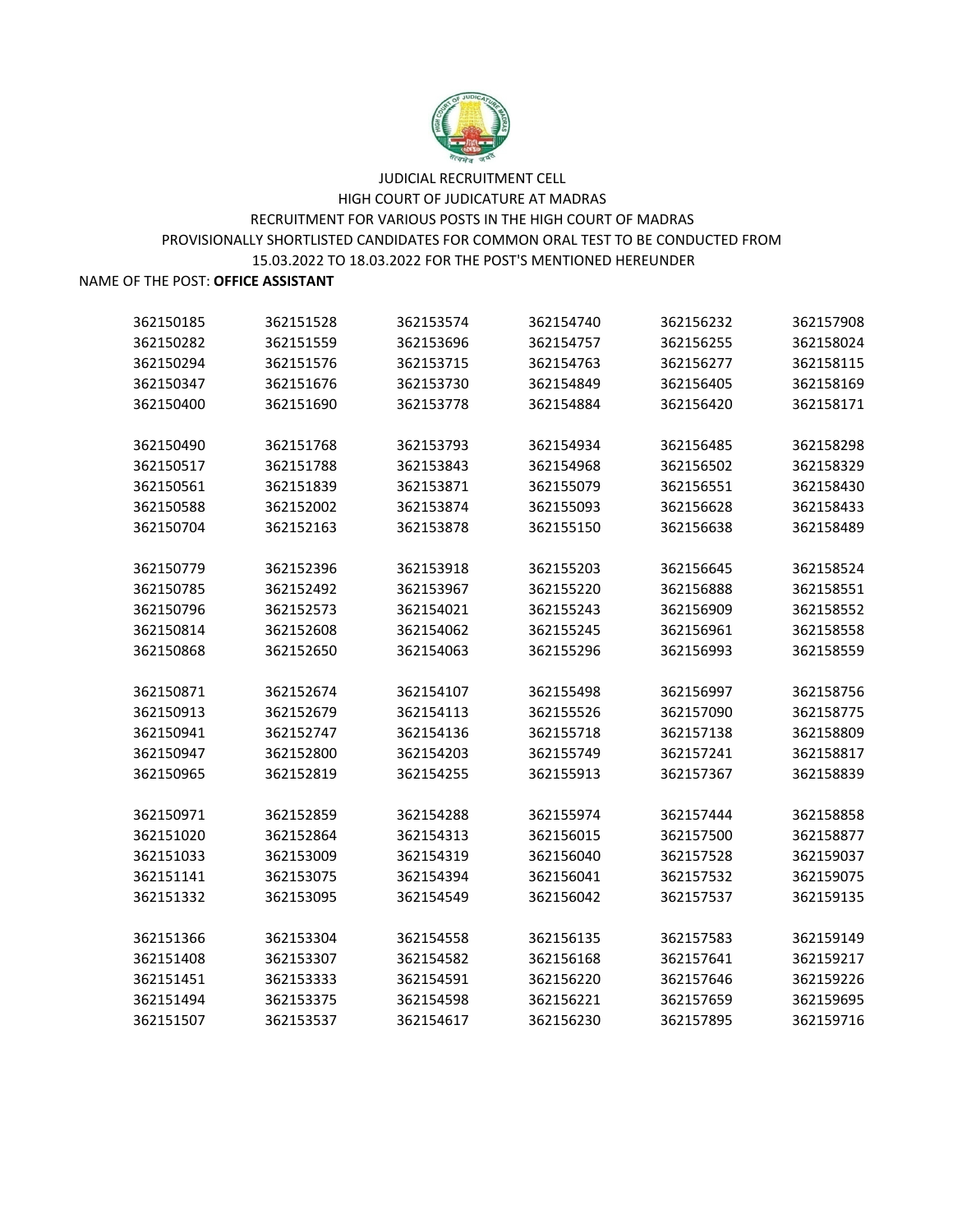

| 362159785 | 362161225 | 362162648 | 362164642 | 362166662 | 362168140 |
|-----------|-----------|-----------|-----------|-----------|-----------|
| 362159930 | 362161296 | 362162764 | 362164687 | 362166671 | 362168156 |
| 362159952 | 362161311 | 362162786 | 362164775 | 362166691 | 362168187 |
| 362160132 | 362161475 | 362162801 | 362164881 | 362166807 | 362168193 |
| 362160203 | 362161560 | 362162807 | 362164912 | 362166811 | 362168301 |
| 362160311 | 362161568 | 362163119 | 362164960 | 362166862 | 362168343 |
| 362160324 | 362161618 | 362163146 | 362164979 | 362166874 | 362168478 |
| 362160350 | 362161665 | 362163166 | 362165012 | 362166889 | 362168479 |
| 362160354 | 362161768 | 362163171 | 362165034 | 362166958 | 362168491 |
| 362160367 | 362161809 | 362163184 | 362165063 | 362167138 | 362168551 |
| 362160407 | 362161848 | 362163228 | 362165074 | 362167206 | 362168616 |
| 362160430 | 362161872 | 362163319 | 362165475 | 362167209 | 362168701 |
| 362160434 | 362161885 | 362163637 | 362165548 | 362167266 | 362168754 |
| 362160469 | 362161914 | 362163688 | 362165551 | 362167375 | 362168780 |
| 362160518 | 362162020 | 362163713 | 362165569 | 362167404 | 362168795 |
| 362160521 | 362162066 | 362163730 | 362165643 | 362167474 | 362168802 |
| 362160689 | 362162086 | 362163751 | 362165684 | 362167481 | 362168815 |
| 362160723 | 362162100 | 362163812 | 362165767 | 362167551 | 362168824 |
| 362160724 | 362162195 | 362163862 | 362165795 | 362167592 | 362168840 |
| 362160750 | 362162199 | 362163876 | 362165851 | 362167607 | 362168919 |
| 362160907 | 362162351 | 362163972 | 362165934 | 362167617 | 362168930 |
| 362160976 | 362162412 | 362164024 | 362165972 | 362167628 | 362169083 |
| 362161019 | 362162418 | 362164064 | 362166099 | 362167632 | 362169096 |
| 362161020 | 362162436 | 362164176 | 362166115 | 362167721 | 362169127 |
| 362161034 | 362162553 | 362164272 | 362166155 | 362167878 | 362169169 |
| 362161143 | 362162597 | 362164441 | 362166197 | 362167885 | 362169173 |
| 362161188 | 362162603 | 362164449 | 362166320 | 362168000 | 362169235 |
| 362161194 | 362162636 | 362164480 | 362166460 | 362168004 | 362169309 |
| 362161199 | 362162640 | 362164511 | 362166502 | 362168116 | 362169329 |
| 362161217 | 362162644 | 362164558 | 362166538 | 362168136 | 362169365 |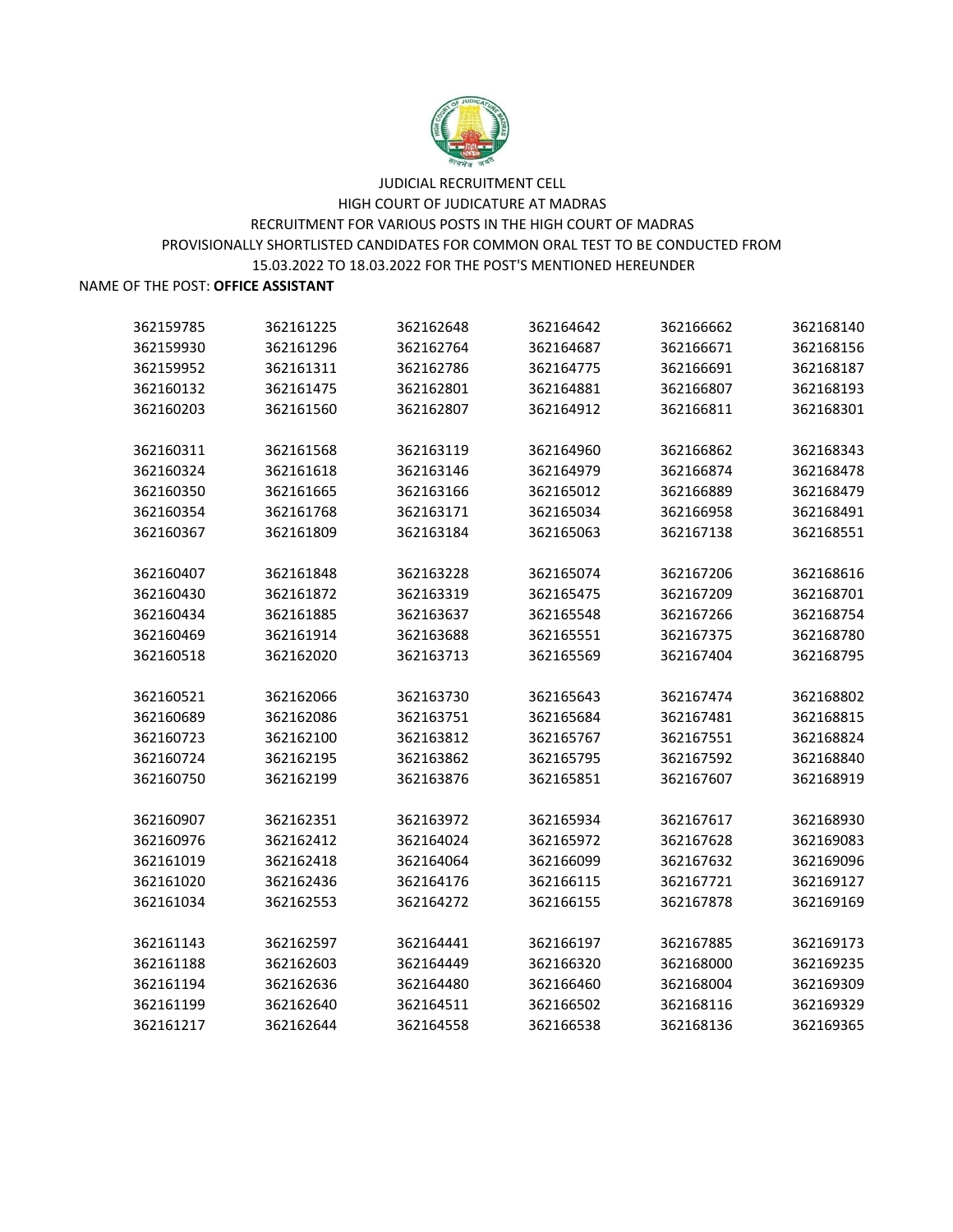

| 362169523 | 362170990 | 362172032 | 362173267 | 362174759 |
|-----------|-----------|-----------|-----------|-----------|
| 362169634 | 362171008 | 362172095 | 362173297 | 362174770 |
| 362169636 | 362171018 | 362172116 | 362173389 | 362174771 |
| 362169648 | 362171031 | 362172123 | 362173429 | 362174808 |
| 362169652 | 362171067 | 362172135 | 362173514 | 362174812 |
| 362169737 | 362171095 | 362172265 | 362173645 | 362174885 |
| 362169766 | 362171109 | 362172287 | 362173704 | 362174932 |
| 362169769 | 362171111 | 362172290 | 362173729 | 362175034 |
| 362169786 | 362171116 | 362172344 | 362173752 | 362175042 |
| 362169934 | 362171136 | 362172389 | 362173772 | 362175052 |
| 362169937 | 362171190 | 362172447 | 362173923 | 362175173 |
| 362169949 | 362171264 | 362172539 | 362173930 | 362175182 |
| 362170007 | 362171328 | 362172656 | 362174012 | 362175208 |
| 362170056 | 362171333 | 362172667 | 362174090 | 362175212 |
| 362170106 | 362171369 | 362172673 | 362174126 | 362175264 |
| 362170179 | 362171434 | 362172703 | 362174159 |           |
| 362170184 | 362171505 | 362172708 | 362174180 |           |
| 362170200 | 362171583 | 362172812 | 362174191 |           |
| 362170205 | 362171585 | 362172816 | 362174226 |           |
| 362170224 | 362171595 | 362172871 | 362174323 |           |
| 362170353 | 362171614 | 362172917 | 362174379 |           |
| 362170449 | 362171633 | 362172993 | 362174383 |           |
| 362170469 | 362171662 | 362173049 | 362174397 |           |
| 362170622 | 362171721 | 362173076 | 362174403 |           |
| 362170646 | 362171848 | 362173079 | 362174422 |           |
| 362170654 | 362171872 | 362173099 | 362174588 |           |
| 362170733 | 362171898 | 362173210 | 362174643 |           |
| 362170764 | 362171937 | 362173212 | 362174658 |           |
| 362170833 | 362171995 | 362173256 | 362174675 |           |
| 362170865 | 362172018 | 362173260 | 362174711 |           |
|           |           |           |           |           |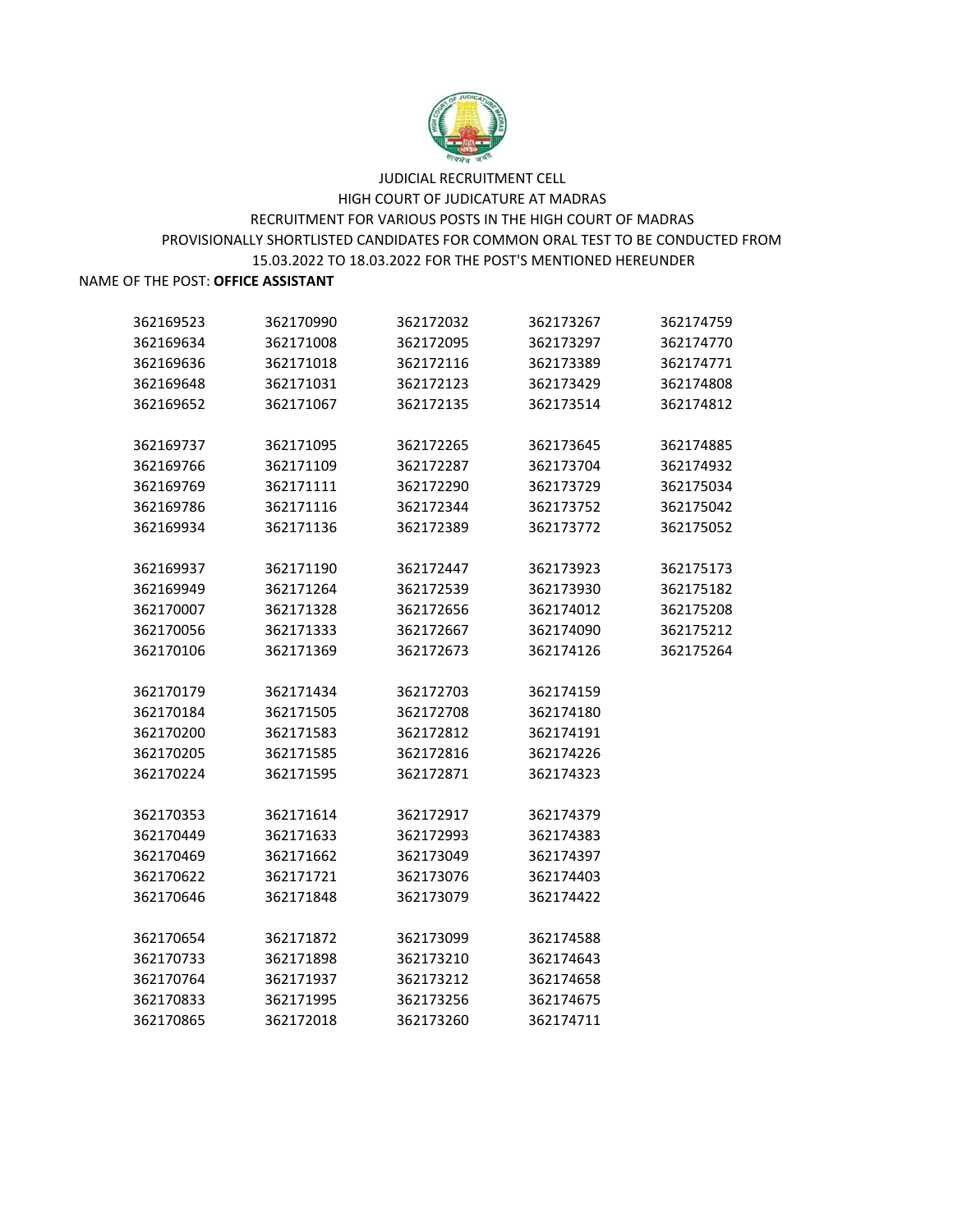

### PROVISIONALLY SHORTLISTED CANDIDATES FOR COMMON ORAL TEST TO BE CONDUCTED FROM 15.03.2022 TO 18.03.2022 FOR THE POST'S MENTIONED HEREUNDER JUDICIAL RECRUITMENT CELL HIGH COURT OF JUDICATURE AT MADRAS RECRUITMENT FOR VARIOUS POSTS IN THE HIGH COURT OF MADRAS

NAME OF THE POST: **WATERMAN**

 

### NAME OF THE POST: **BOOK RESTORER**

 362174675 

### NAME OF THE POST: **COOK**

 

### NAME OF THE POST: **LIBRARY ATTENDANT**

| 362110574 | 362134495 | 362141656 | 362164480 |
|-----------|-----------|-----------|-----------|
| 362121236 | 362134889 | 362143031 | 362165548 |
| 362121484 | 362138952 | 362144113 | 362174675 |
| 362127243 | 362139647 | 362157583 |           |
| 362131433 | 362139988 | 362162412 |           |

#### NAME OF THE POST: **ROOM BOY**

| 362110538 | 362125241 | 362167360 |
|-----------|-----------|-----------|
| 362110610 | 362131433 | 362168426 |
| 362110792 | 362134721 |           |
| 362111293 | 362134889 |           |
| 362124859 | 362150136 |           |